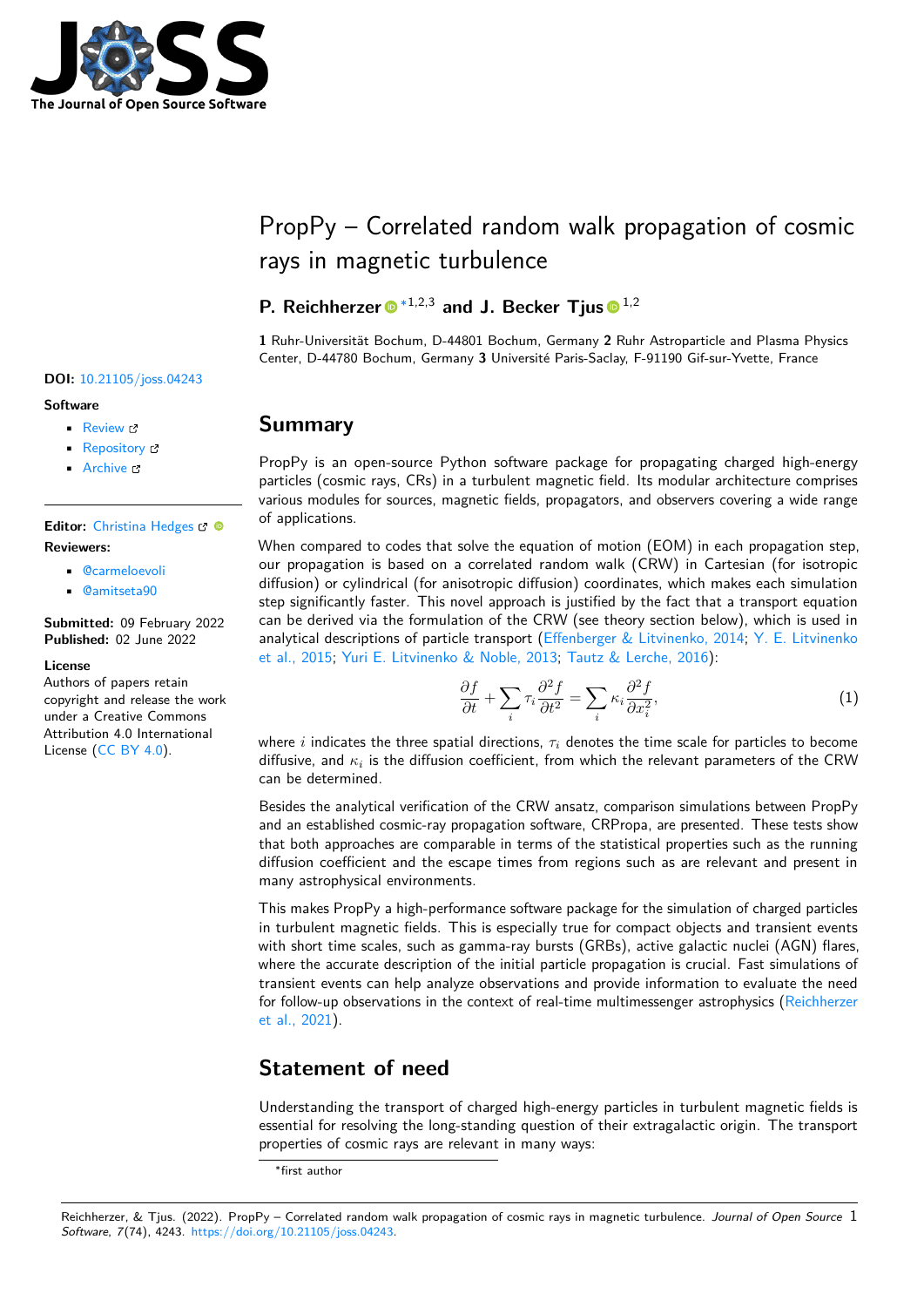

- In cosmic-ray sources, the transport properties determine their residence time in the sources and thus the interaction processes leading to the production of secondary particles [\(Becker Tjus & Merten, 2020\)](#page-2-1).
- Due to the enormous distance from sources to our galaxy, cosmic rays have to travel through the turbulent intergalactic medium [\(Alves Batista et al., 2018;](#page-2-2) [Schlegel et al.,](#page-3-4) [2020\)](#page-3-4).
- In our galaxy, the galactic magnetic field influences their trajectory [\(Reichherzer, Merten,](#page-3-5) [et al., 2022\)](#page-3-5) and, finally, their arrival in the Earth's atmosphere due to anisotropic diffusion [\(Effenberger et al., 2012\)](#page-2-3).

Analytical theories have been developed over the last century [\(Jokipii, 1966;](#page-3-6) [Schlickeiser, 2015;](#page-3-7) [Shalchi, 2021;](#page-3-8) [Zweibel, 2013\)](#page-4-1) to describe the transport of cosmic rays. However, these theories are often limited by strongly simplifying assumptions concerning the transport of charged particles in turbulent magnetic fields. To overcome these limitations, propagation codes with dedicated cosmic-ray-transport simulations have been developed over the last decades [\(Casse](#page-2-4) [et al., 2001;](#page-2-4) [Giacalone & Jokipii, 1999;](#page-3-9) [Reichherzer, Tjus, et al., 2022;](#page-3-10) [Reichherzer et al.,](#page-3-11) [2020;](#page-3-11) [Shukurov et al., 2017\)](#page-3-12). In EOM propagation methods, particles are moved stepwise, with the next step always determined based on the solution of the EOM with the external force as the Lorentz force only taking into account magnetic fields. Note the magnetic field must be computed for each propagation step for all particle positions, a process that is typically time-consuming in numerical simulations. This is especially relevant when the particles are highly diffusive, i.e., when the size of the propagation environment  $L$  exceeds the gyro radius of the particle  $r_q \ll L$ . A much more efficient method, the diffusive approach, is based on the statistical properties of the particles and exploits their theoretical description via a transport equation [\(Merten et al., 2017\)](#page-3-13). In the limit of infinitely large times, diffusive transport occurs for all charged particles in isotropic turbulence. In the transport equation, the diffusion tensor implicitly contains all statistic properties. A major drawback of this approach is that can only model the transport of charged particles over large time scales so that the particles have enough time to become diffusive [\(Becker Tjus et al., 2022\)](#page-2-5).

To tackle this issue and meet the need for realistic and fast simulations of the sources of cosmic rays, we present the PropPy software. Our software applies the approach of the CRW, where statistical aspects are used for speed-up while also providing a good description of the initial phase. Additionally, the properties of the CRW can be determined directly from the diffusion tensor and the gyration radius of the particle.

### **Comparison**

Simulations are used for describing as accurately as possible the particle transport that has an impact on numerous observable multimessenger signatures. In the following comparison, we focus on the transport properties in these sources, which are described by the diffusion coefficient.

In principle, the CRW propagation method implemented in PropPy can be applied wherever other propagation codes for charged particles such as CRPropa [\(Alves Batista et al., 2022,](#page-2-6) [2016\)](#page-2-7), DRAGON [\(Evoli et al., 2017\)](#page-3-14), GALPROP [\(Strong & Moskalenko, 1998\)](#page-3-15) are already in use. However, the advantages of PropPy are especially in the high performance and the accurate description of statistical transport properties also for the initial transport regime, which is not possible for pure diffusive propagation approaches.

Since CRPropa is the only code that supports both EOM and diffusive propagation methods with anisotropic diffusion coefficients, this software (version: CRPropa 3.1.7) is used for comparison simulations with PropPy.

We compare the performance of PropPy with the two different propagation methods implemented in CRPropa, which are: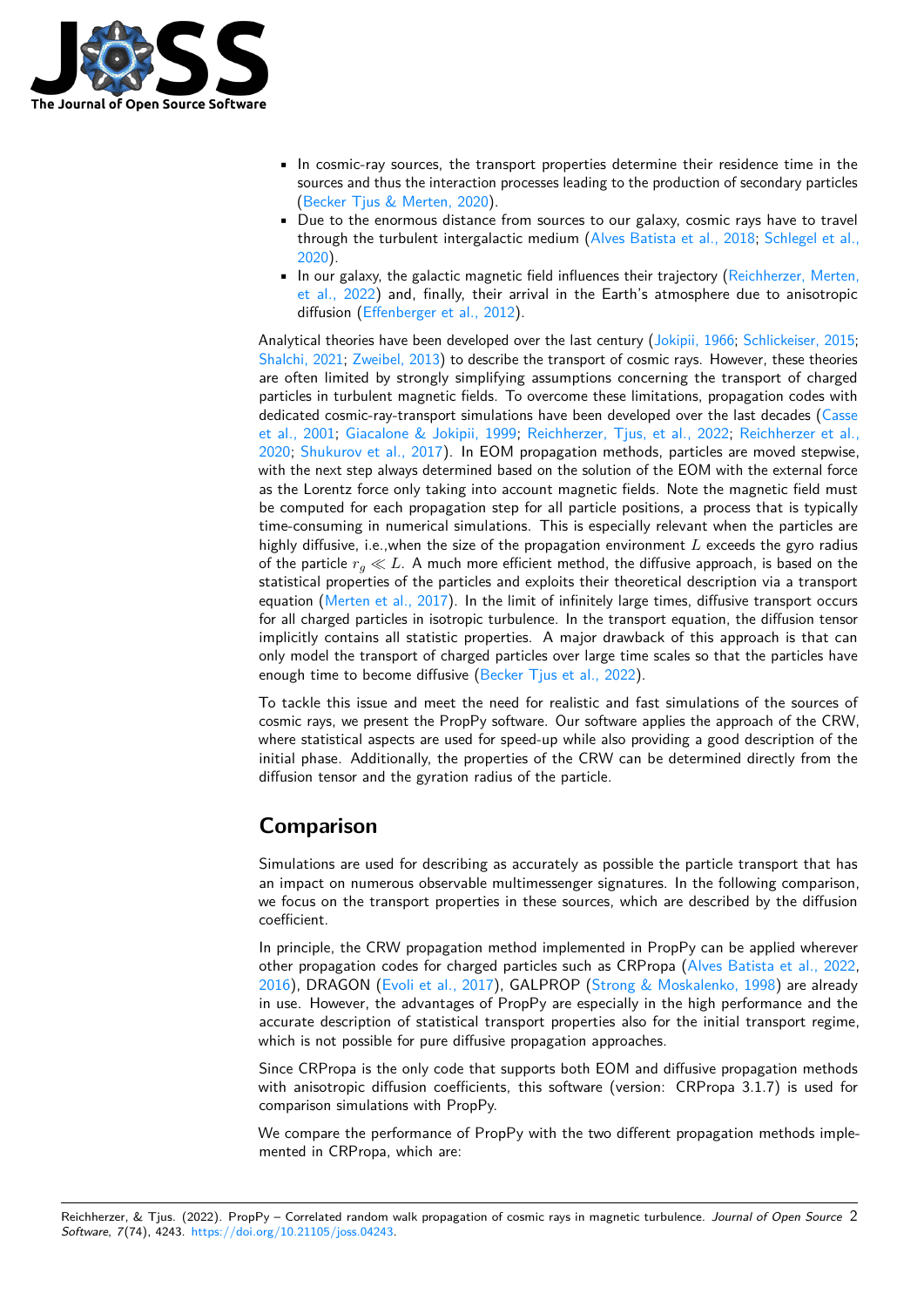

- 1. Solving the EOM, using either the Boris-Push (BP) or the Cash-Karp (CK) algorithm.
- 2. Solving Stochastic Differential Equations (SDE). For this method, no turbulence has to be generated, but only the diffusion coefficient has to be inputted, which already contains the information on how the particles move statistically in the turbulence.

The comparison of the three different approaches diffusive, EOM, and CRW shows that CRW simulation results are in good agreement with EOM simulations, while being considerably faster.

## **Acknowledgements**

We acknowledge support from funding from the German Science Foundation DFG, within the Collaborative Research Center SFB1491 "Cosmic Interacting Matters - From Source to Signal". PR acknowledge support by Institut Pascal at Université Paris-Saclay during the Paris-Saclay Astroparticle Symposium 2021, with the support of the P2IO Laboratory of Excellence (programme "Investissements d'avenir" ANR-11-IDEX-0003-01 Paris-Saclay and ANR-10-LABX-0038), the P2I research departments of the Paris-Saclay university, as well as IJCLab, CEA, IPhT, APPEC, the IN2P3 master projet UCMN and EuCAPT. Special thanks to L. Schlegel, F. Schüssler, J. Suc, and E.G. Zweibel for valuable discussions. We appreciate the efforts of editor C. Hedges and the reviewers C. Evoli and A. Seta for reviewing the software package and the paper.

# **References**

- <span id="page-2-6"></span>Alves Batista, R., Becker Tjus, J., Dörner, J., Dundovic, A., Eichmann, B., Frie, A., Heiter, C., Hoerbe, M. R., Kampert, K. H., Merten, L., Müller, G., Reichherzer, P., Saveliev, A., Schlegel, L., Sigl, G., van Vliet, A., & Winchen, T. (2022). CRPropa 3.2: a framework for high-energy astroparticle propagation. 37th International Cosmic Ray Conference. 12-23 July 2021. Berlin, 978. <https://arxiv.org/abs/2107.01631>
- <span id="page-2-2"></span>Alves Batista, R., de Gouveia Dal Pino, E. M., Dolag, K., & Hussain, S. (2018). Cosmicray propagation in the turbulent intergalactic medium.  $arXiv e\text{-}Prints$ ,  $arXiv:1811.03062$ . <https://arxiv.org/abs/1811.03062>
- <span id="page-2-7"></span>Alves Batista, R., Dundovic, A., Erdmann, M., Kampert, K.-H., Kuempel, D., Müller, G., Sigl, G., Vliet, A. van, Walz, D., & Winchen, T. (2016). CRPropa 3—a public astrophysical simulation framework for propagating extraterrestrial ultra-high energy particles. JCAP, 2016(5), 038. <https://doi.org/10.1088/1475-7516/2016/05/038>
- <span id="page-2-5"></span>Becker Tjus, J., Hörbe, M., Jaroschewski, I., Reichherzer, P., Rhode, W., Schroller, M., & Schüssler, F. (2022). Propagation of Cosmic Rays in Plasmoids of AGN Jets-Implications for Multimessenger Predictions. Physics, 4(2), 473–490. <https://doi.org/10.3390/physics4020032>
- <span id="page-2-1"></span>Becker Tjus, J., & Merten, L. (2020). Closing in on the origin of Galactic cosmic rays using multimessenger information. Physrep, 872, 1–98. [https://doi.org/10.1016/j.physrep.2020.](https://doi.org/10.1016/j.physrep.2020.05.002) [05.002](https://doi.org/10.1016/j.physrep.2020.05.002)
- <span id="page-2-4"></span>Casse, F., Lemoine, M., & Pelletier, G. (2001). Transport of cosmic rays in chaotic magnetic fields. PRD, 65(2), 023002. <https://doi.org/10.1103/PhysRevD.65.023002>
- <span id="page-2-3"></span>Effenberger, F., Fichtner, H., Scherer, K., & Büsching, I. (2012). Anisotropic diffusion of Galactic cosmic ray protons and their steady-state azimuthal distribution. AA, 547, A120. <https://doi.org/10.1051/0004-6361/201220203>
- <span id="page-2-0"></span>Effenberger, F., & Litvinenko, Y. (2014). The Diffusion Approximation versus the Telegraph Equation for Modeling Solar Energetic Particle Transport with Adiabatic Focusing. I.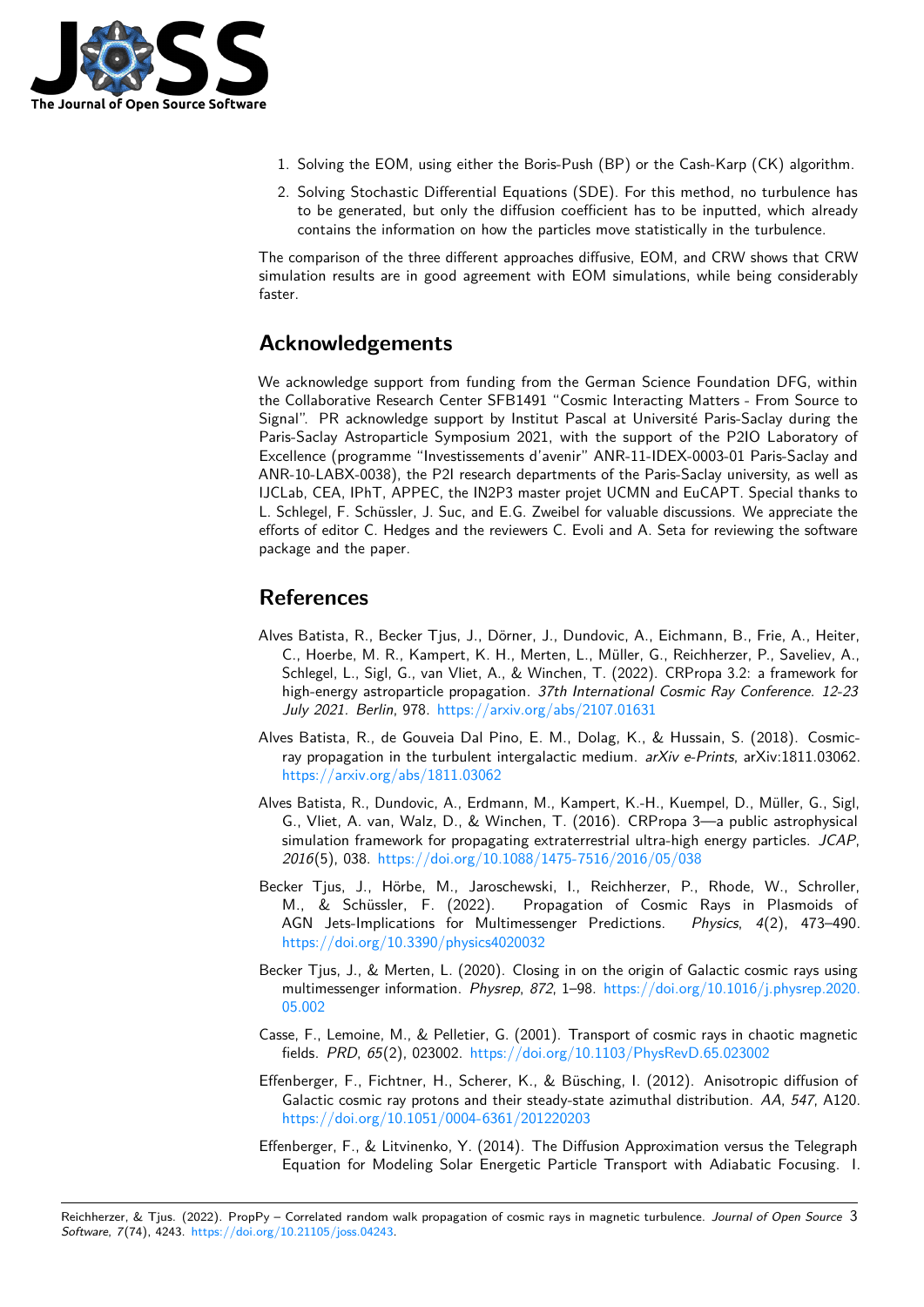

Isotropic Pitch-angle Scattering. ApJ, 783(1), 15. [https://doi.org/10.1088/0004-637X/](https://doi.org/10.1088/0004-637X/783/1/15) [783/1/15](https://doi.org/10.1088/0004-637X/783/1/15)

- <span id="page-3-14"></span>Evoli, C., Gaggero, D., Vittino, A., Di Bernardo, G., Di Mauro, M., Ligorini, A., Ullio, P., & Grasso, D. (2017). Cosmic-ray propagation with DRAGON2: I. numerical solver and astrophysical ingredients. JCAP, 2017(2), 015. [https://doi.org/10.1088/1475-7516/2017/](https://doi.org/10.1088/1475-7516/2017/02/015) [02/015](https://doi.org/10.1088/1475-7516/2017/02/015)
- <span id="page-3-9"></span>Giacalone, J., & Jokipii, J. R. (1999). The Transport of Cosmic Rays across a Turbulent Magnetic Field. ApJ, 520(1), 204–214. <https://doi.org/10.1086/307452>
- <span id="page-3-6"></span>Jokipii, J. R. (1966). Cosmic-Ray Propagation. I. Charged Particles in a Random Magnetic Field. ApJ, 146, 480. <https://doi.org/10.1086/148912>
- <span id="page-3-0"></span>Litvinenko, Y. E., Effenberger, F., & Schlickeiser, R. (2015). The Telegraph Approximation for Focused Cosmic-Ray Transport in the Presence of Boundaries. ApJ, 806(2), 217. <https://doi.org/10.1088/0004-637X/806/2/217>
- <span id="page-3-1"></span>Litvinenko, Yuri E., & Noble, P. L. (2013). A Numerical Study of Diffusive Cosmic-Ray Transport with Adiabatic Focusing. ApJ, 765(1), 31. [https://doi.org/10.1088/0004-637X/](https://doi.org/10.1088/0004-637X/765/1/31) [765/1/31](https://doi.org/10.1088/0004-637X/765/1/31)
- <span id="page-3-13"></span>Merten, L., Becker Tjus, J., Fichtner, H., Eichmann, B., & Sigl, G. (2017). CRPropa 3.1—a low energy extension based on stochastic differential equations. JCAP, 2017(6), 046. <https://doi.org/10.1088/1475-7516/2017/06/046>
- <span id="page-3-11"></span>Reichherzer, P., Becker Tjus, J., Zweibel, E. G., Merten, L., & Pueschel, M. J. (2020). Turbulence-level dependence of cosmic ray parallel diffusion. MNRAS, 498(4), 5051–5064. <https://doi.org/10.1093/mnras/staa2533>
- <span id="page-3-5"></span>Reichherzer, P., Merten, L., Dörner, J., Becker Tjus, J., Pueschel, J., & Zweibel, E. G. (2022). Regimes of cosmic-ray diffusion in Galactic turbulence. SN Applied Sciences, 4, 15. <https://doi.org/10.1007/s42452-021-04891-z>
- <span id="page-3-3"></span>Reichherzer, P., Schüssler, F., Lefranc, V., Yusafzai, A., Alkan, A. K., Ashkar, H., & Becker Tjus, J. (2021). Astro-COLIBRI-The COincidence LIBrary for Real-time Inquiry for Multimessenger Astrophysics.  $ApJs$ ,  $256(1)$ , 5. <https://doi.org/10.3847/1538-4365/ac1517>
- <span id="page-3-10"></span>Reichherzer, P., Tjus, J. B., Zweibel, E. G., Merten, L., & Pueschel, M. J. (2022). Anisotropic cosmic ray diffusion in isotropic Kolmogorov turbulence. MNRAS. [https://doi.org/10.](https://doi.org/10.1093/mnras/stac1408) [1093/mnras/stac1408](https://doi.org/10.1093/mnras/stac1408)
- <span id="page-3-4"></span>Schlegel, L., Frie, A., Eichmann, B., Reichherzer, P., & Becker Tjus, J. (2020). Interpolation of Turbulent Magnetic Fields and Its Consequences on Cosmic Ray Propagation. APJ, 889(2), 123. <https://doi.org/10.3847/1538-4357/ab643b>
- <span id="page-3-7"></span>Schlickeiser, R. (2015). Cosmic ray transport in astrophysical plasmas. Physics of Plasmas, 22(9), 091502. <https://doi.org/10.1063/1.4928940>
- <span id="page-3-8"></span>Shalchi, A. (2021). Perpendicular Diffusion of Energetic Particles: A Complete Analytical Theory. ApJ, 923(2), 209. <https://doi.org/10.3847/1538-4357/ac2363>
- <span id="page-3-12"></span>Shukurov, A., Snodin, A. P., Seta, A., Bushby, P. J., & Wood, T. S. (2017). Cosmic Rays in Intermittent Magnetic Fields. ApJL, 839(1), L16. [https://doi.org/10.3847/2041-8213/](https://doi.org/10.3847/2041-8213/aa6aa6) [aa6aa6](https://doi.org/10.3847/2041-8213/aa6aa6)
- <span id="page-3-15"></span>Strong, A. W., & Moskalenko, I. V. (1998). Propagation of Cosmic-Ray Nucleons in the Galaxy. ApJ, 509(1), 212–228. <https://doi.org/10.1086/306470>
- <span id="page-3-2"></span>Tautz, R. C., & Lerche, I. (2016). Application of the three-dimensional telegraph equation to cosmic-ray transport. Research in Astronomy and Astrophysics,  $16(10)$ ,  $162$ . [https:](https://doi.org/10.1088/1674-4527/16/10/162) [//doi.org/10.1088/1674-4527/16/10/162](https://doi.org/10.1088/1674-4527/16/10/162)